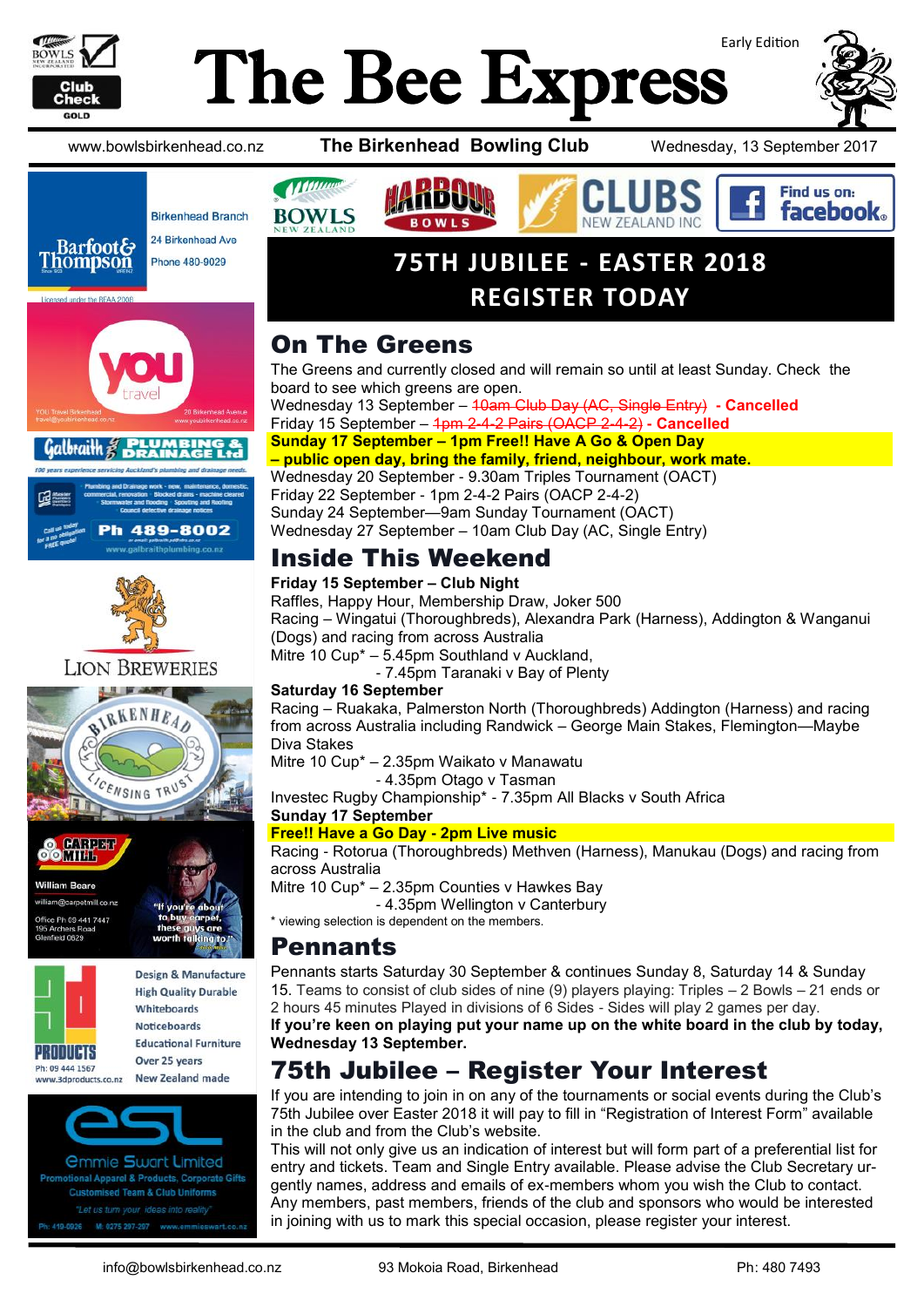www.bowlsbirkenhead.co.nz **The Birkenhead Bowling Club** Wednesday, 13 September 2017









www.ugl.co.nz





180 Mokoia Road, Birkenhead Open: Mon - Sun 7.00am - 10.00pm

#### **Allan Meekings Memorial - Sunday 1 October**

#### Rain or Shine

This Sunday (17 September) the club is hold a "Free!! Have A Go and Open Day". Last season we had over one hundred through the club on this day. Rain or shine the day will go ahead. If we are unable to use the greens there will still be a live band in the club, free sausage sizzle and more. We need members to assist on the day, so if you can spare some time it would be appreciated.

### Nobody Remembers Second

#### *By John Hindmarch*

GOOD START TO SEASON on Sunday Birkenhead sent a team to Orewa for the Opening day of North Harbour bowls to play in a bonus fours competition, In absolute shocking conditions with heavy wind, rain, and hail storms the team of Jimmy (Jandles) Heath, Ruth Lynch ,John (the President) Croy and John Hindmarch. Won their first 25-15 over Glenfield, second 24-9 over Owera and third 26-6 over Mairangi Bay, so with 3 Wins, 19 ends, 75 shots for and 30 against and a differential of +45 all was to do was wait for

prize giving and a tense wait is was, but Takapuna piped us at the post with 3 wins 17 ends +46 (awarded on wins, diff……) In John Hindmarch's words "one bloody shot, nobody remembers second!, anyway a cold but good day was had by all and thanks to the team for a good effort".

*Bee Note: from all those at the club we will remember this second place.* Results:

First: Takapuna Bowling Club - 3 wins +46, B.Smith, R.Walker, K.Barnes, D.Mackintosh. Second: Birkenhead Bowling Club – 3 wins +45, J.Hindmarsh, J.Cory, R.Lynch, J.Heath. Third: Bowls North Harbour – 3 wins +30, G.Banks, G.Stevens, N.Klaassen, M.Taylor Forth: Browns Bay Bowling Club – 3 wins +27, J.Harrison, L.Langer, I.Aarts, L.East

### 20 and 24

*By Evan Thomas*

A quick reminder the first of our mid-week Wednesday triples tournaments commence on Wednesday 20<sup>th</sup>September. As usual, games are any combination and commence 9.30am sharp. Lunch is provided and cost is \$30.00 per team.

Please get your team names on the board in the club, or call Evan Thomas on 021 057 5491.

And the following Sunday (24<sup>th</sup> September) is the first of our Sunday triples tournaments. Again, any combination, \$30.00 per team, lunch provided, but 9.00am start. Team names on the board at the club, or call Merv Garred on 021 044 7627.

We look forward to a good turnout of club teams for our tournaments.

### Terminating Friday

What a Friday evening it was. The club busy, TAB was rocking with requests, pool table in full use with balls being pocketed left right and centre, Gaming machines pumping away and paying out, Raffles going out the door, Sky Survivor NRL Finals entries coming in and picks made, Joker 500 numbers sold and a winner found (but didn't pick the Joker). The first Membership Draw of the evening was struck and Merv Garred walked away will a cool \$350, The terminating Membership Draw sitting at \$400 was drawn four times before being claimed by Terry Moverley who was obviously pleased with the win.

Friday is club night, come down and enjoy the club and the fellowship it offers, not to mention all the chances available of taking home a prize.



**IS QUIZ NIGHT** 

Second Thursday in the Month 7pm @ Birkenhead Bowling Club

Next Quiz Thursday 14 September

Register at the bar or phone the club 480 7493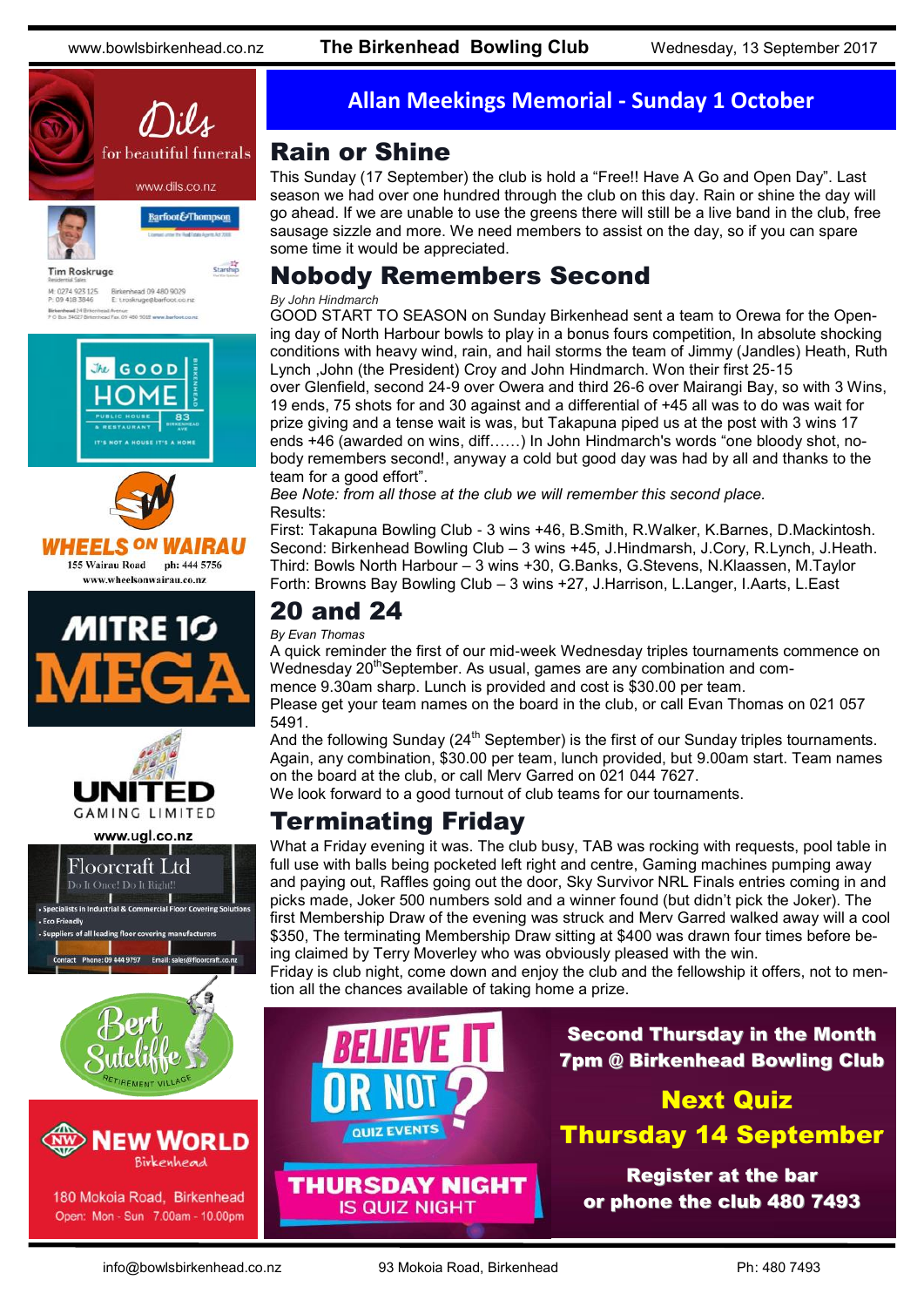www.bowlsbirkenhead.co.nz **The Birkenhead Bowling Club** Wednesday, 13 September 2017



## **FREE Have A Go & Open Day!! Sunday 17 September** • 1 - 6pm Club Open Day • 1 - 4pm Have A Go @ lawn bowls • Live music from 2pm • Free Sausage Sizzle WN BOV Come and see what else the club has to offer

More than just a bowling club

**Birkenhead Bowling Club, 93 Mokoia Rd** Email: info@bowlsbirkenhead.co.nz Phone: 480 7493 www.bowlsbirkenhead.co.nz

The Trusts New Zealand Open

The Trusts New Zealand Open will be next played from the 10 - 18 February 2018. The headquarters will be Blockhouse Bay Bowls with a number of other clubs, including Birkenhead, used for the qualifying stages of the event.

New Zealand Open Qualifying Event: 10th - 12th February 2018

The Trusts New Zealand Open: 13th - 18th February 2018 Disciplines to be played during both events are: - Singles, Pairs and Triples for both men and women - Any combination Pairs and Triples for disabled bowlers The entry forms for The Trusts New Zealand Open 2018 are now available from Auckland Bowls website.



**BOWLS** 

All entries must be submitted through the online system. Entries cannot be submitted unless you pay at the time. These forms are designed to be completed on the website please do not print the forms. Once your entry is submitted you will receive a confirmation email.

Please do not hesitate to contact Auckland Bowls 09-623 3555 or [info@aucklandbowls.co.nz](mailto:info@aucklandbowls.co.nz) for assistance. Entries close on Wednesday 20th December 2017 at 5pm.